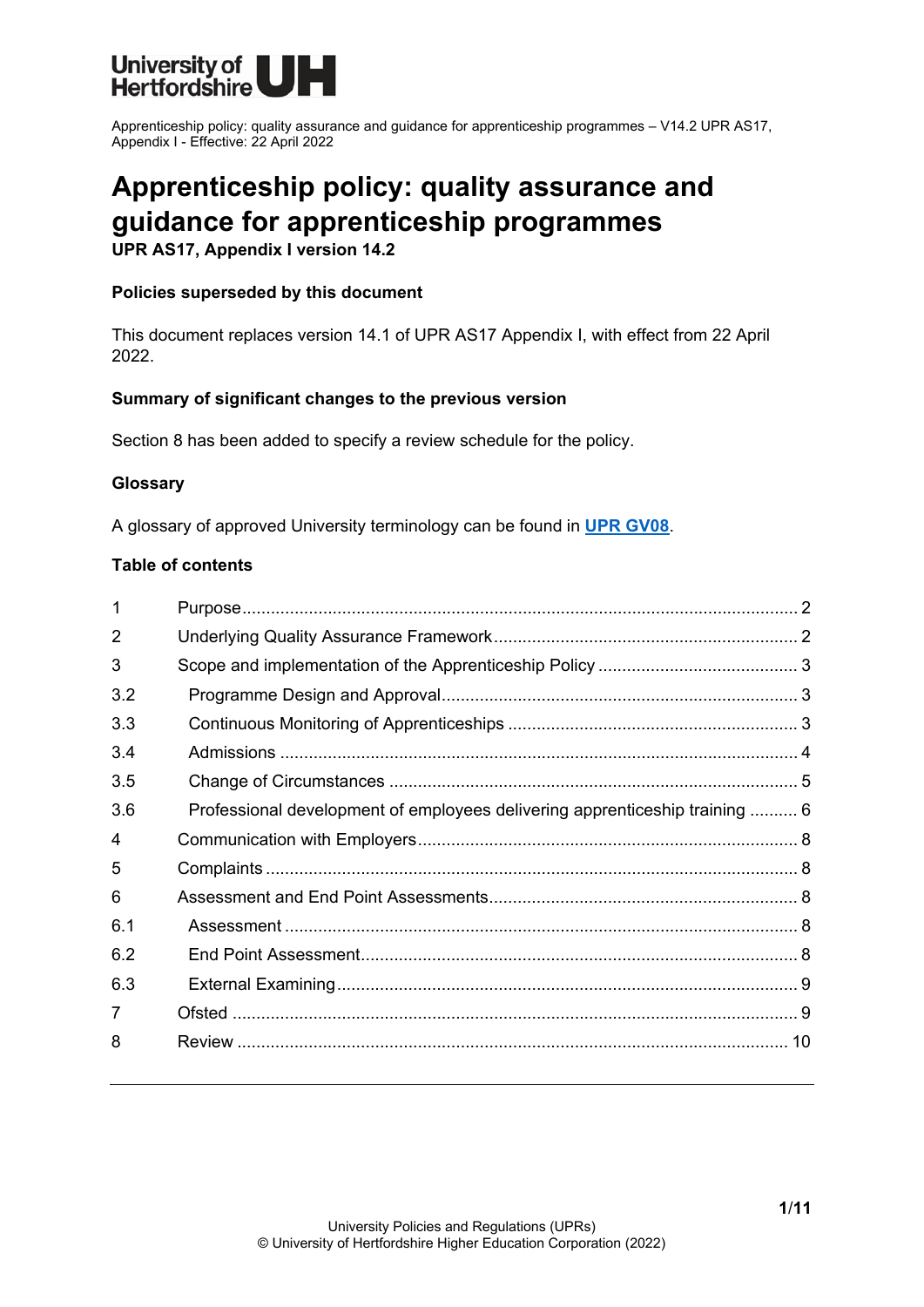## <span id="page-1-0"></span>**1 Purpose**

- 1.1 The purpose of this document is to provide a statement regarding the internal quality assurance and compliance arrangements for all apprenticeships delivered by the University of Hertfordshire as a Main Provider or through a partner organisation via a subcontract arrangement.
- 1.2 This document should be read as a supplement to the established University's Regulations and Policies<sup>[1](#page-1-2)</sup> and sets out the additional requirements for the quality assurance and compliance for those programmes that offer both an academic award and an apprenticeship.
- 1.3 The University has embedded its apprenticeship provision within existing functions of the institution. This institution-wide approach involving collaboration between academic<sup>[2](#page-1-3)</sup> and professional Strategic Business Units (SBUs) ensures academic quality is maintained, compliance requirements adhered to and professional and streamlined services for employers and learners alike are provided.
- 1.4 Where existing policy and guidance refers to 'student' it must be considered that these are equally applicable to apprentices and learners.

# <span id="page-1-1"></span>**2 Underlying Quality Assurance Framework**

- 2.1 The University is committed to ensuring that the combined programmes of study and apprenticeship will meet the requirements of the Academic Regulations and thereby satisfy the expectations and core practices of the QAA UK Quality Code[3](#page-1-4) and the QAA Characteristic Statement on Higher Education in Apprenticeships[4](#page-1-5).
- 2.2 The University undertakes to deliver its apprenticeship provision in accordance with its obligations to Education and Skills Funding Agency<sup>[5](#page-1-6)</sup> (ESFA), the Office for Standards in Education, Children's Services and Skills<sup>[6](#page-1-7)</sup> (Ofsted). By committing to apprenticeships, the University will take every reasonable effort to ensure that the provision is compliant with the ESFA Funding Rules<sup>[7](#page-1-8)</sup> and, where required, the Further Education and Skills Inspection handbook $8$  (March 2021). To achieve this, the University will aim to:
- 2.2.1 meet the requirements of the ESFA including notification to them of programme approval and subsequent listing on the Learning Aims Reference Service Database (LARS);

<span id="page-1-2"></span><sup>1</sup> <https://www.herts.ac.uk/about-us/governance/university-policies-and-regulations-uprs/uprs><br>2 Academic Strategic Business Units are referred to as Schools from this point onwards

<span id="page-1-3"></span><sup>&</sup>lt;sup>2</sup> Academic Strategic Business Units are referred to as Schools from this point onwards <sup>3</sup> <https://www.qaa.ac.uk/quality-code>

<span id="page-1-5"></span><span id="page-1-4"></span><sup>4</sup> <https://www.qaa.ac.uk/docs/qaa/quality-code/characteristics-statement-apprenticeships.pdf>

<span id="page-1-6"></span><sup>&</sup>lt;sup>5</sup><br><https://www.gov.uk/topic/further-education-skills/apprenticeships><br>https://www.gov.uk/government/publications/education-inspection

<span id="page-1-7"></span><sup>6</sup> <https://www.gov.uk/government/publications/education-inspection-framework>

<span id="page-1-8"></span><sup>7</sup> <https://www.gov.uk/guidance/apprenticeship-funding-rules>

<span id="page-1-9"></span>[https://www.gov.uk/government/publications/further-education-and-skills-inspection](https://www.gov.uk/government/publications/further-education-and-skills-inspection-handbook-eif)[handbook-eif](https://www.gov.uk/government/publications/further-education-and-skills-inspection-handbook-eif)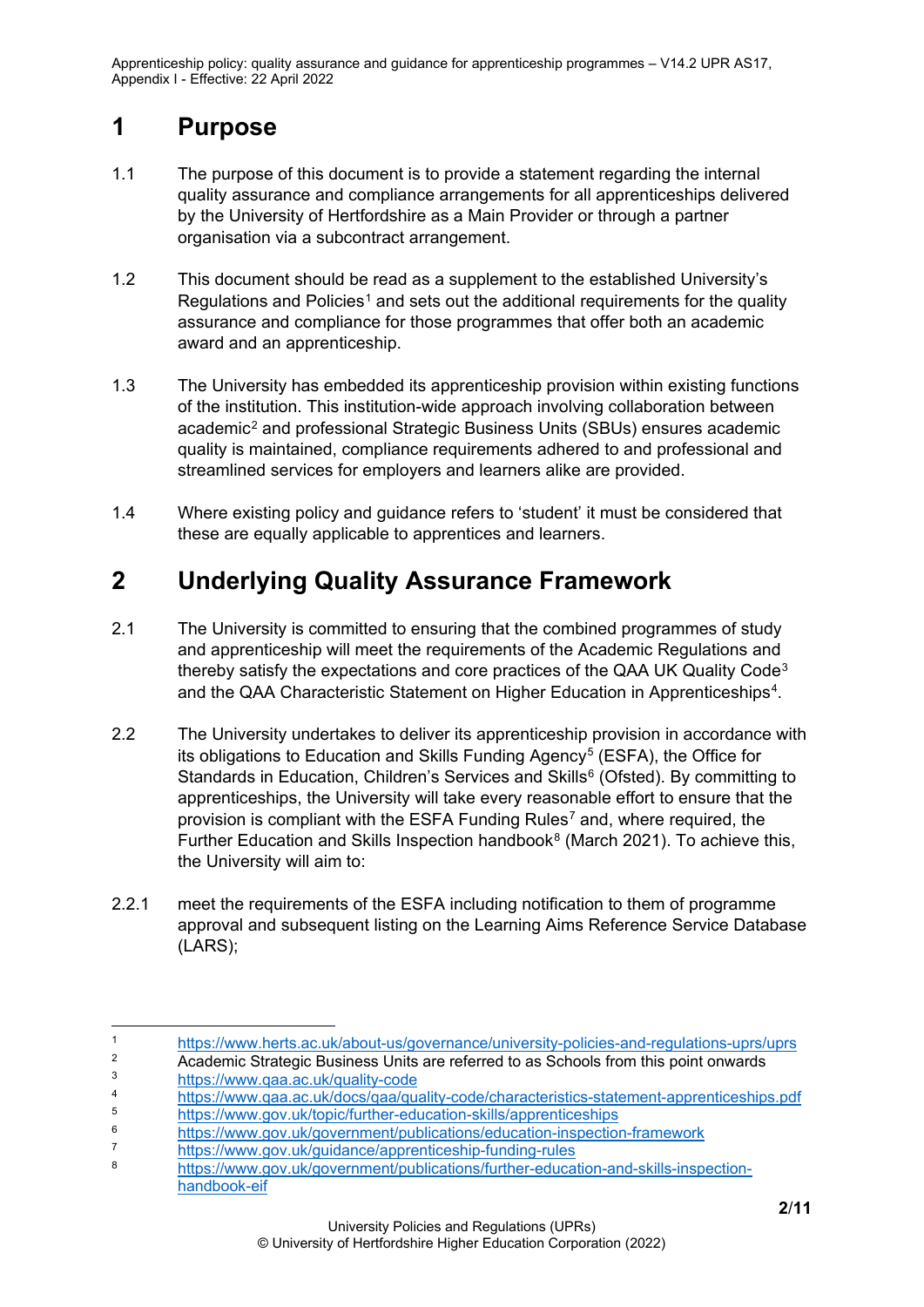- 2.2.2 meet the requirement of the quality standards as published by Ofsted for all provision that is within its scope;
- 2.2.3 identify and provide relevant training for staff to meet the requirements of external regulatory processes (Section 3);
- 2.2.4 meet the health and safety needs of apprentices (including Safeguarding, Prevent, British Values);
- 2.2.5 ensure any subcontracted delivery complies with the requirements of this policy;
- 2.2.6 provide an annual report on its apprenticeship provision to the established governance committees (Academic Standards and Audit Committee and Education and Student Experience Committee);
- 2.2.7 continue to enhance the provision and to raise standards for apprentices and employers through the agreed annual monitoring and continuous enhancement process.

# <span id="page-2-0"></span>**3 Scope and implementation of the Apprenticeship Policy**

3.1 All staff involved in the delivery of apprenticeship programmes are required to engage positively with this policy.

### <span id="page-2-1"></span>**3.2 Programme Design and Approval**

- 3.2.1 Apprenticeship programmes are approved and developed in accordance with the requirements set out in UPR AS17[9](#page-2-3) and the guidance provided on the Centre for Academic Quality Assurance website.
- 3.2.2 If Schools are considering subcontracted provision the ESFA rules should be consulted prior to making any proposal to the Academic Development Committee.
- 3.2.3 The periodic review of all apprenticeship programmes will be considered as part of the normal periodic review process (UPR AS179). Apprenticeship Standards normally have a three-year life cycle, the expectation is that any amendments to the Standard necessitating changes to the programme will be managed through established processes.

### <span id="page-2-2"></span>**3.3 Continuous Monitoring of Apprenticeships**

3.3.1 All apprenticeship programme will be subject to a continuous monitoring process within the normal academic quality assurance cycle as established in UPR AS17<sup>9</sup>.

<span id="page-2-3"></span><sup>9</sup> UPR AS17 'Academic Quality'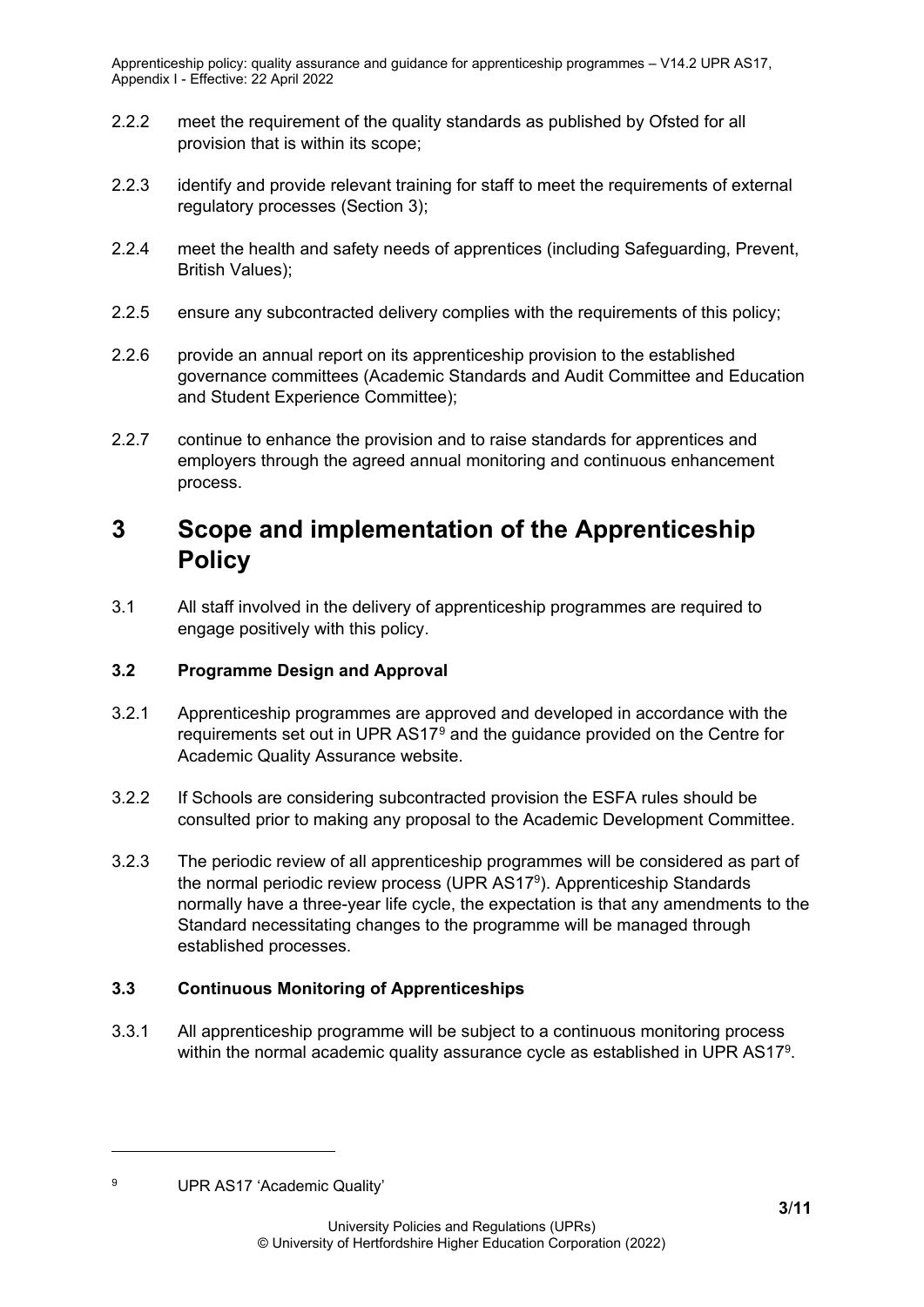- 3.3.2 Programme Leaders for each apprenticeship programme are required to complete a Self-Assessment Report (SAR) and develop the Quality Improvement Plan (QIP<sup>[10](#page-3-1)</sup>) annually. These will form the basis for School SARs and QIP.
- 3.3.3 The University will build on the School based SARs and QIPs to produce an overarching University SAR and QIP which is submitted to Ofsted annually.
- 3.3.4 The University will engage in the Education and Skills Funding Agency Employer Satisfaction Survey and the Learner Satisfaction Survey. The results from both of these surveys will be considered when developing the SAR and QIP.
- 3.3.5 The End Point Assessment process will be taken account of in the SAR and QIP. This should include employer feedback, the external examiner report with specific detail of EPA noted (integrated EPA only) and any other relevant information.
- 3.3.6 The Department for Education National Achievement rates table for apprenticeships and education and training provide details of Qualification Achievement Rates (QAR). This measure should be used to monitor the success of apprenticeship programmes and for benchmarking purposes in the SAR.

#### <span id="page-3-0"></span>**3.4 Admissions**

The process of recruitment for Apprentices differs from that of other University students. It is a collaborative process which is determined by both parties: the University and the Employer. It is the responsibility of the University and the Employer to ensure that requirements of UPR SA03[11](#page-3-2) and ESFA eligibility requirements are adhered to. The requirements for the admission process are such that:

- i the University sets out the minimum entry criteria for the apprenticeship and takes account of those specified in the relevant apprenticeship standard;
- ii the programme specific entry criteria is detailed in the programme specification;
- iii eligibility criteria as mandated by the ESFA Funding rules must be met in order that the University can access funding;
- iv All Apprentices must be assessed prior to entry on their eligibility to undertake the apprenticeship using the Initial Needs Assessment (INA) process. The requirement is that the INA process will be completed prior to the apprentice enrolling on the apprenticeship to enable timely and accurate completion of the Commitment statement. Responsibility for this lies with the Programme Lead/Admissions Tutor. Monitoring arrangements and oversight for compliance with this process will be managed by the Apprenticeship Support and Compliance team.

<span id="page-3-1"></span><sup>10</sup> This may be subject to change as the Continuous Enhancement Planning (CEP) process is under development.

<span id="page-3-2"></span><sup>11</sup> UPR SA03 'Admissions - Undergraduate and Taught Postgraduate Students'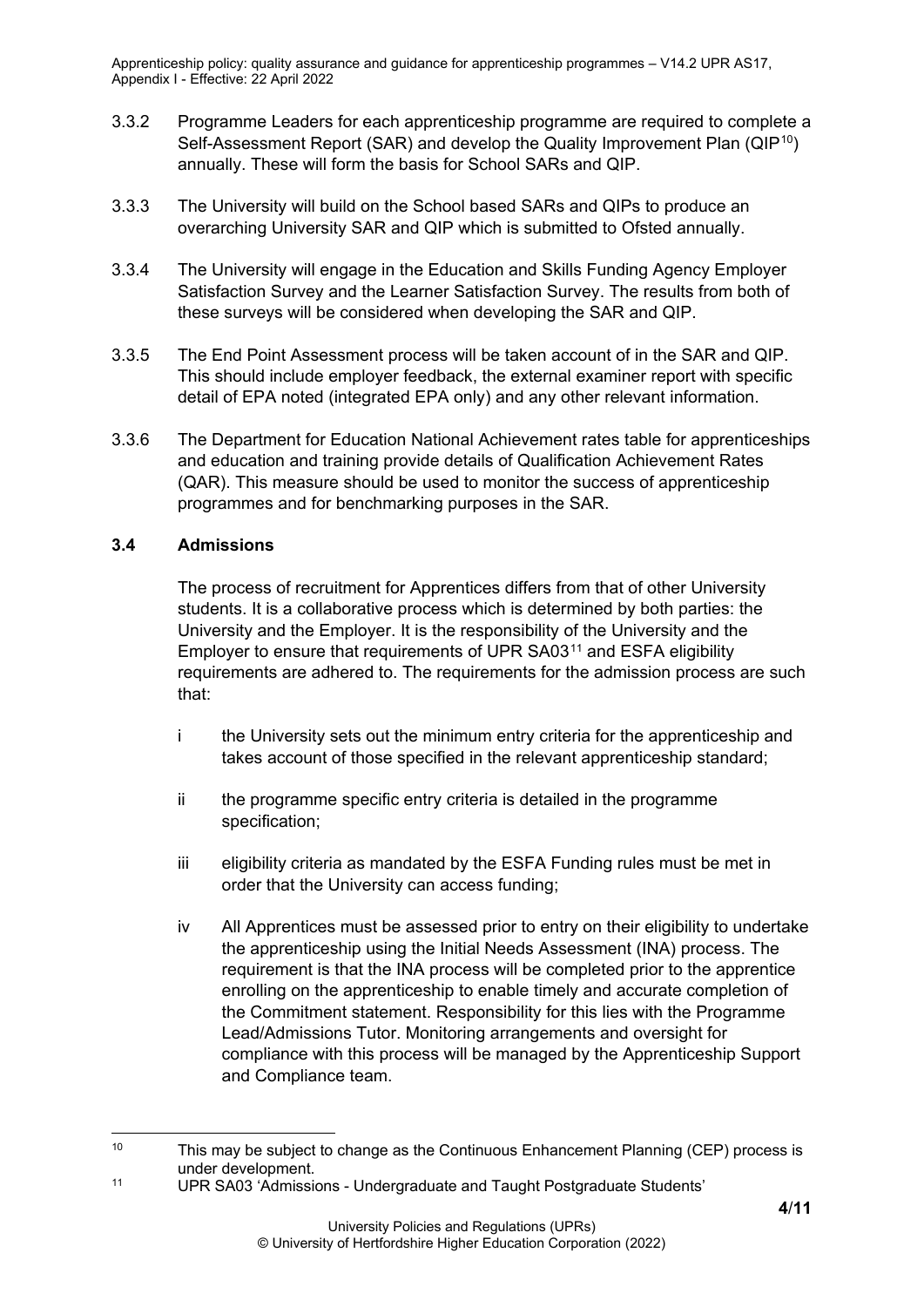- v it is a requirement of the ESFA that all Apprentices have a minimum of level 2 Maths and English in order to complete a levy funded programme. Applicants must be able to provide evidence of Maths and English at a minimum of Functional skills level 2 on entry. If this cannot be evidenced or has not been achieved prior to entry to the programme, this will result in a delay in entry to the apprenticeship;
- vi where selection interviews are required as part of the approved admission process, representatives from both University and Employer should be involved;
- vii all offers of a place on an apprenticeship are conditional subject to full completion of Commitment Statement and Written Agreement;
- viii all offers of a place on an apprenticeship are conditional, subject to full completion of all documentation required by the ESFA (including the Commitment Statement, Written Agreement, Call-off Contract, Apprenticeship Agreement and (where applicable) Sub-Contracting Schedule) prior to the programme start date. The University reserves the right to defer the start date if the above documents are not completed prior to the start date. Any deferral to proposed start date will be discussed on an individual basis with the Employer and Apprentice.

#### <span id="page-4-0"></span>**3.5 Change of Circumstances**

- 3.5.1 Circumstances may change for the Apprentice during their course.
- 3.5.2 If any circumstances change that affect any agreements made between the Employer, Apprentice and the University, existing agreements must be altered. This includes but is not limited to:
	- i changes to price;
	- ii changes to their eligibility;
	- iii changes to the apprentice's contract or working pattern;
	- iv changes to the apprenticeship duration;
	- v changes to the subcontractor;
	- vi breaks in Learning:
		- a the learner may request a Break in Learning (BiL) at any point during their course;
		- b employers must agree to their apprentice taking a BiL:
		- c breaks in Learning do not apply when the apprentice has been made redundant;
		- d Academic Services must be notified of all BiLs as soon as the Programme Leader becomes aware of this as the University is obliged to record this accurately on the ILR;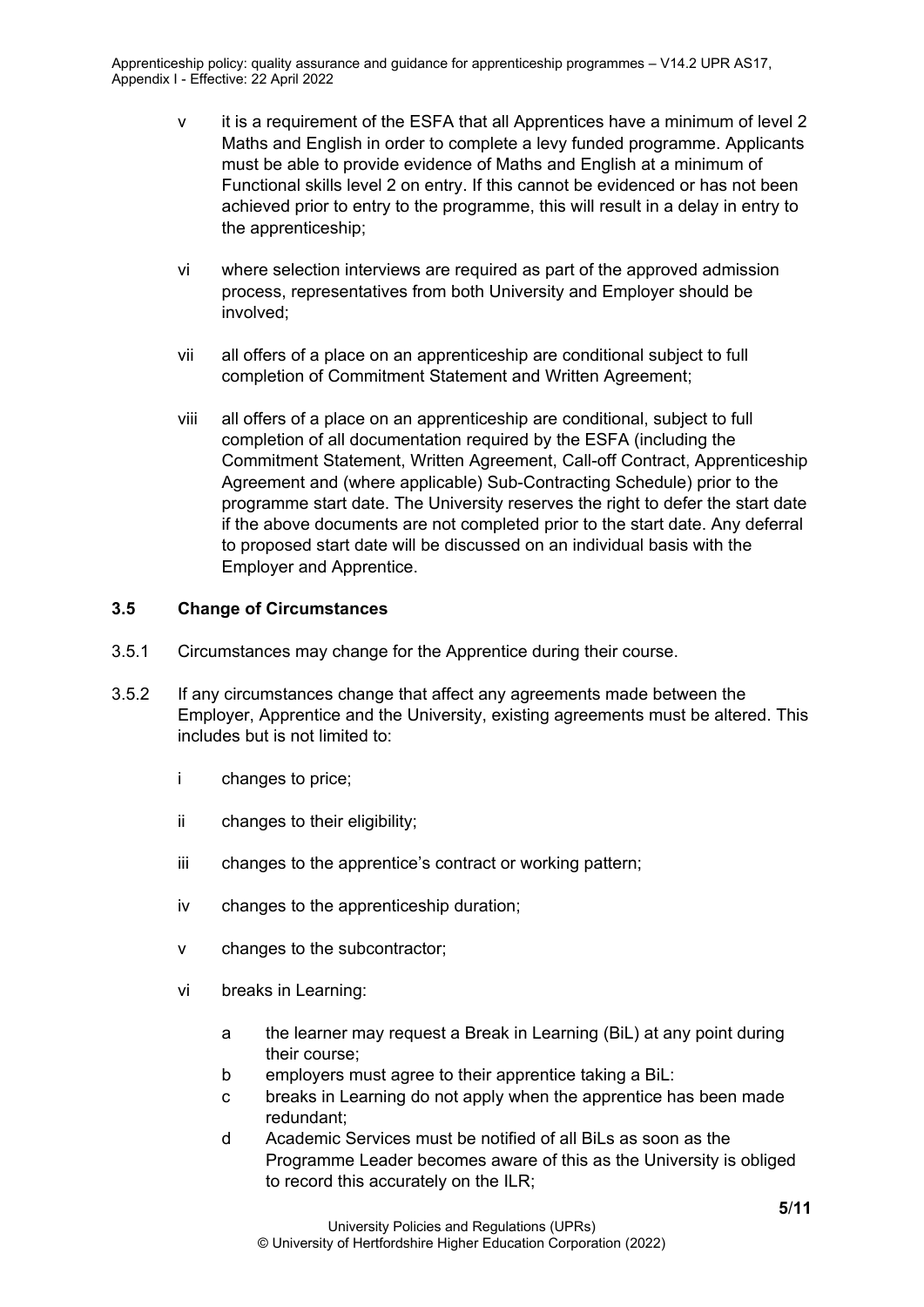- e as a main provider, the University must re-plan the delivery, with the employer, agree any changes to price, revise written agreements/commitment statements and update the ILR.
- 3.5.3 It is the responsibility of the School to notify Academic Services if the apprentice has changed Employers as soon as they become aware of this information.
- 3.5.4 It is the responsibility of the School to notify the Academic Services in cases where an Apprentice withdraws from their programme for any reason. This notification is in addition to the normal University's withdrawal procedure.
- 3.5.5 Where the Apprentice is withdrawn from their programme following a Programme Board, the University has a responsibility to inform the Employer (see section 4).
- 3.5.6 In the event of redundancy, the University should make reasonable efforts to support the Apprentice to find new employment, support the Apprentice to continue with their training where appropriate or provide the Apprentice with a Record of Apprenticeship Part Completion if the Apprentice cannot find new employment or continue with their training.
- 3.5.7 In the event of relocation of an employer's facilities, the University should make every effort to support the Apprentice to either continue their programme with the University or support them to transfer to another Training Provider who offers the same apprenticeship.
- 3.5.8 If the Apprentice choses to leave their Employer, the Employer should notify the University. Every effort should be made to enable the Apprentice to continue their programme (including the possibility of transferring to a non-degree apprenticeship pathway with liability for fees becoming that of the Apprentice).

#### <span id="page-5-0"></span>**3.6 Professional development of employees delivering apprenticeship training**

Aligned with our Strategic Plan 2020-2025, the University has a clear vision for the professional development of its employees. This includes:

- 3.6.1 Mandatory training as part of induction and probation. This includes central induction, health and safety, equality and diversity, GDPR and unconscious bias training.
- 3.6.2 Supporting academic staff to develop their teaching practice including:
	- i those without a teaching qualification or Fellowship of the Higher Education Academy to join the Postgraduate Certificate in Learning and Teaching in Higher Education. The completion of this programme requires a successful teaching observation. This is monitored through the academic probation process for the first year, with reviews at 4, 8 and 10 months;
	- ii the 4-month review must also include an observation of teaching by the Dean/Head of Department. Once probation is successfully completed, development is discussed regularly at appraisal;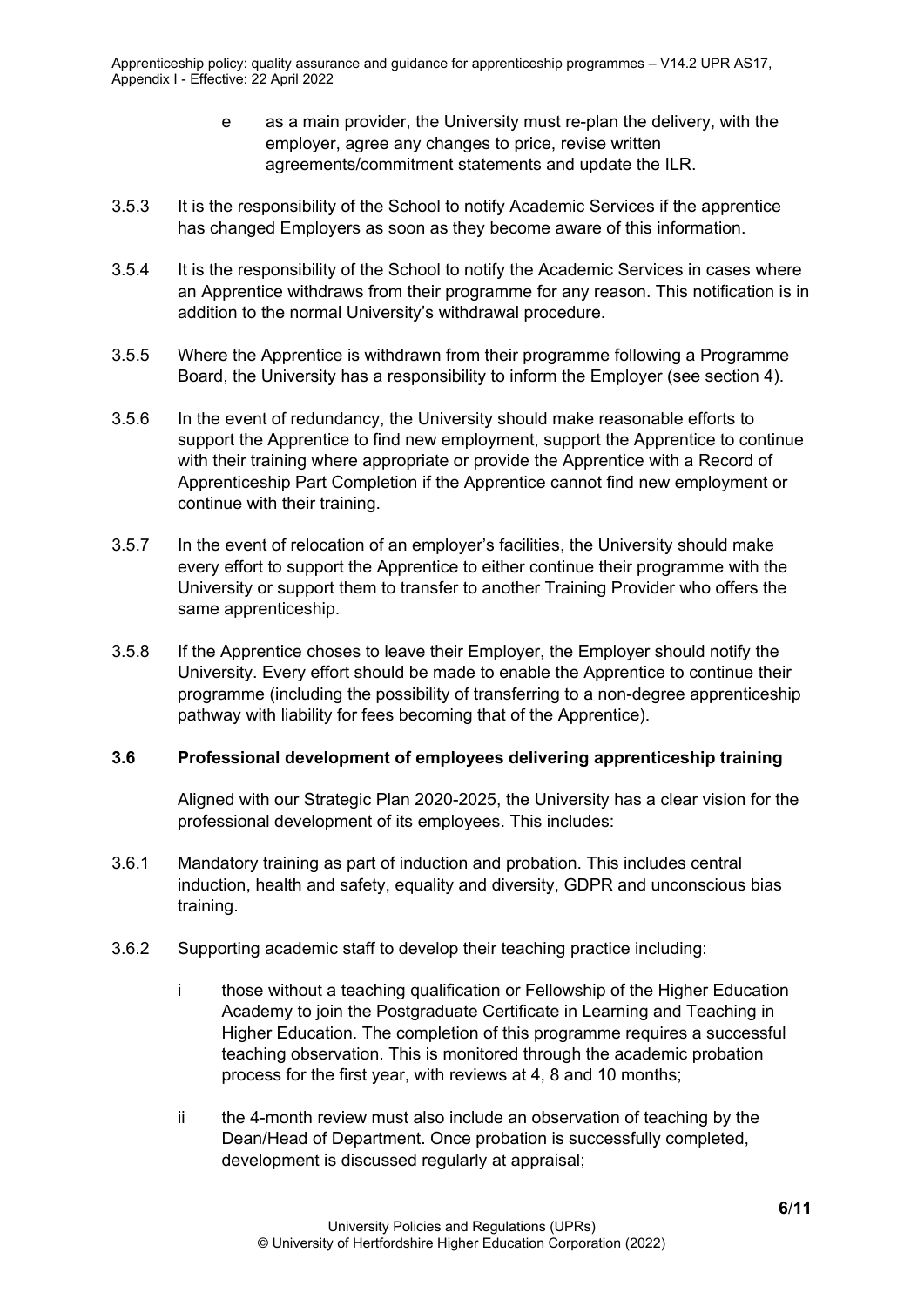- iii training and peer development of teaching practice through peer observation of teaching, with specific expectations for those delivering apprenticeship training to ensure teaching is aligned with the Education Inspection Framework.
- 3.6.3 Individual Appraisal to support and monitor employees' professional development. The appraisal policy (UPR HR18) requires an annual appraisal and six-month review.

The purpose of the appraisal process is to ensure that the individual's contribution is recognised, that individuals are clear about what is expected of them, to provide a constructive environment to discuss work priorities and targets, to provide an opportunity to discuss development needs for both the current role and for future career opportunities, to allow for identification of and discussion about difficulties or obstacles which hamper effectiveness and to help focus staff development.

Line managers of staff involved in apprenticeship training will work with the individuals to ensure that action plans resulting from appraisal include:

- i how sector expertise, skills and performance is maintained and improved;
- ii how teaching and training knowledge, skills and performance is maintained and improved;
- iii how actions are aligned to the delivery of apprenticeship training ensuring individual, customer and University needs are met.
- 3.6.4 Providing academic staff with a contractual allowance for research and scholarly activity, which may take place throughout the year, to be integrated into the overall pattern of activities. Outputs from research and scholarly activity time are discussed at annual appraisal and mid-year review.
- 3.6.5 Providing Professional staff with a contractual allowance for professional development.
- 3.6.6 Managing performance. The University is committed to enabling staff to reach their full potential and to deliver at least a satisfactory level of performance. In the event that a member of staff is judged to be performing at a less than acceptable level, the University will offer reasonable counselling, support and training in order to resolve the problem. In the majority of cases this approach will result in an improvement in performance, bringing it up to the level required. Only after these approaches have been tried and there has been no improvement, or there has been a deterioration in performance, will the Managing Poor Performance policy (UPR HR19) apply.
- 3.6.7 Performance concerns which affect Fitness to Practise for members of staff who must be registered with one of the UK's regulators in order to practise and therefore teach/tutor/assess learners will be reported appropriately.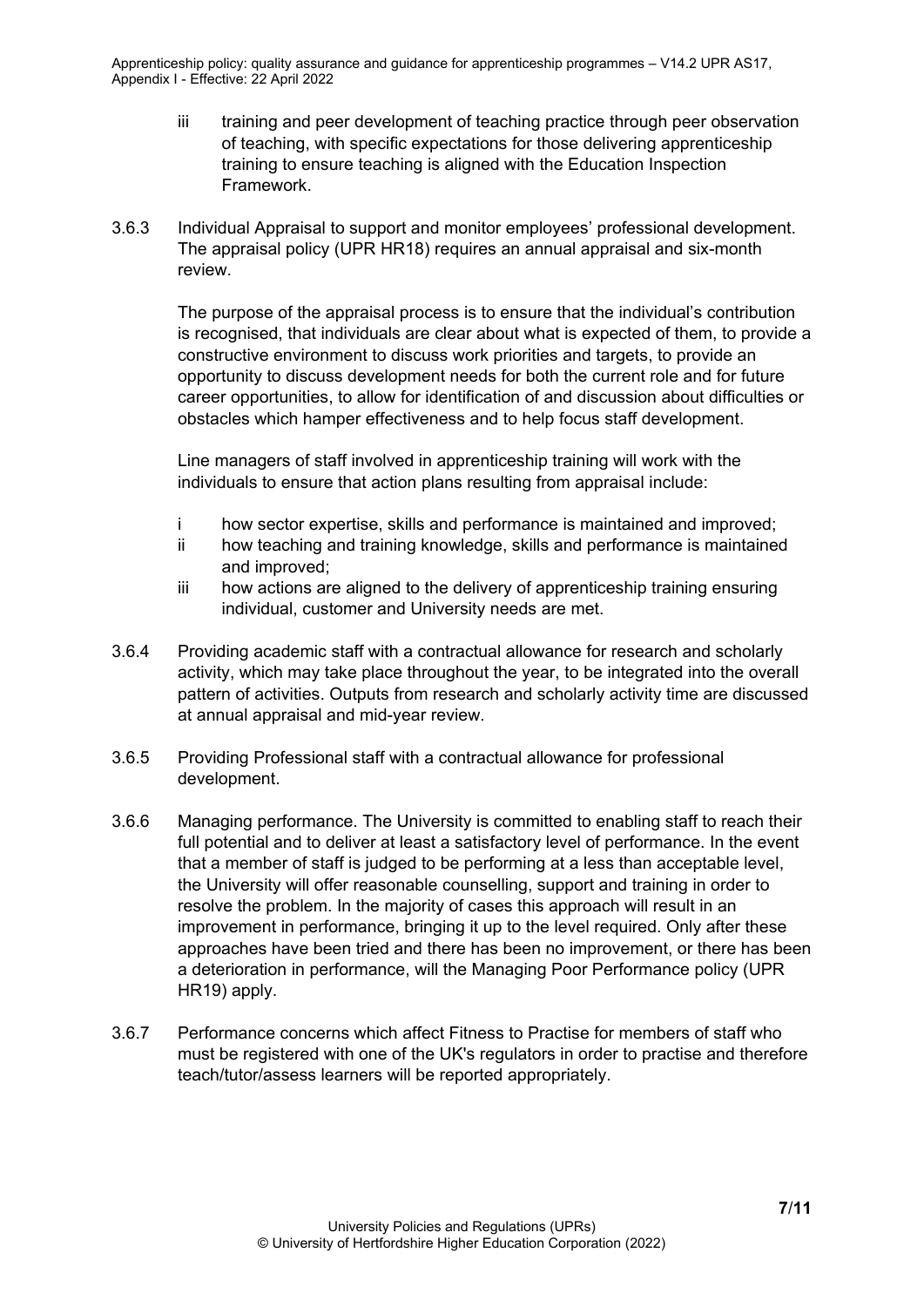### <span id="page-7-0"></span>**4 Communication with Employers**

- 4.1 Communication with the Employer is central to the success of the apprenticeship. There are many avenues and levels where the University is required to engage with the Employer and the Apprentices; e.g. recruitment, on-boarding, progress review.
- 4.2 All Employers will be provided with a University Employer's Handbook, contact details of the Key Account Manager, Programme Leader and Employer Liaison Tutor.
- 4.3 Information to the Employer in relation to the academic withdrawal of their Apprentice should be managed in a timely and transparent manner.

### <span id="page-7-1"></span>**5 Complaints**

In addition to the standard complaints procedure the University has a procedure for managing employer complaints UPR GV15<sup>12</sup>. Details of the complaints process will be outlined in the Written Agreement, Employer handbook and Programme handbook.

### <span id="page-7-2"></span>**6 Assessment and End Point Assessments**

#### <span id="page-7-3"></span>**6.1 Assessment**

University regulations and processes apply to all assessments as per the Academic Assessment regulations for undergraduate and taught post graduate programmes:

- o Assessment, Examinations and Conferment (University-Delivered Provisions) (UPR AS12);
- o Assessment, Examinations and Conferment (Partner Organisation-Delivered Provision) (UPR AS13); and
- o Structure and Assessment Regulations-Undergraduate and Taught Post Graduate Programmes (UPR AS14).

#### <span id="page-7-4"></span>**6.2 End Point Assessment**

6.2.1 All Apprentices are required to undertake an End Point Assessment (EPA) (integrated or non-integrated).

<span id="page-7-5"></span><sup>12</sup> UPR GV15 'Complaints Policy (non-staff, non-student)' can be found at the following link: [https://www.herts.ac.uk/\\_\\_data/assets/pdf\\_file/0014/253121/UPR-GV15-Complaints-Policy-](https://www.herts.ac.uk/__data/assets/pdf_file/0014/253121/UPR-GV15-Complaints-Policy-Non-Staff,-Non-Student.pdf)[Non-Staff,-Non-Student.pdf](https://www.herts.ac.uk/__data/assets/pdf_file/0014/253121/UPR-GV15-Complaints-Policy-Non-Staff,-Non-Student.pdf)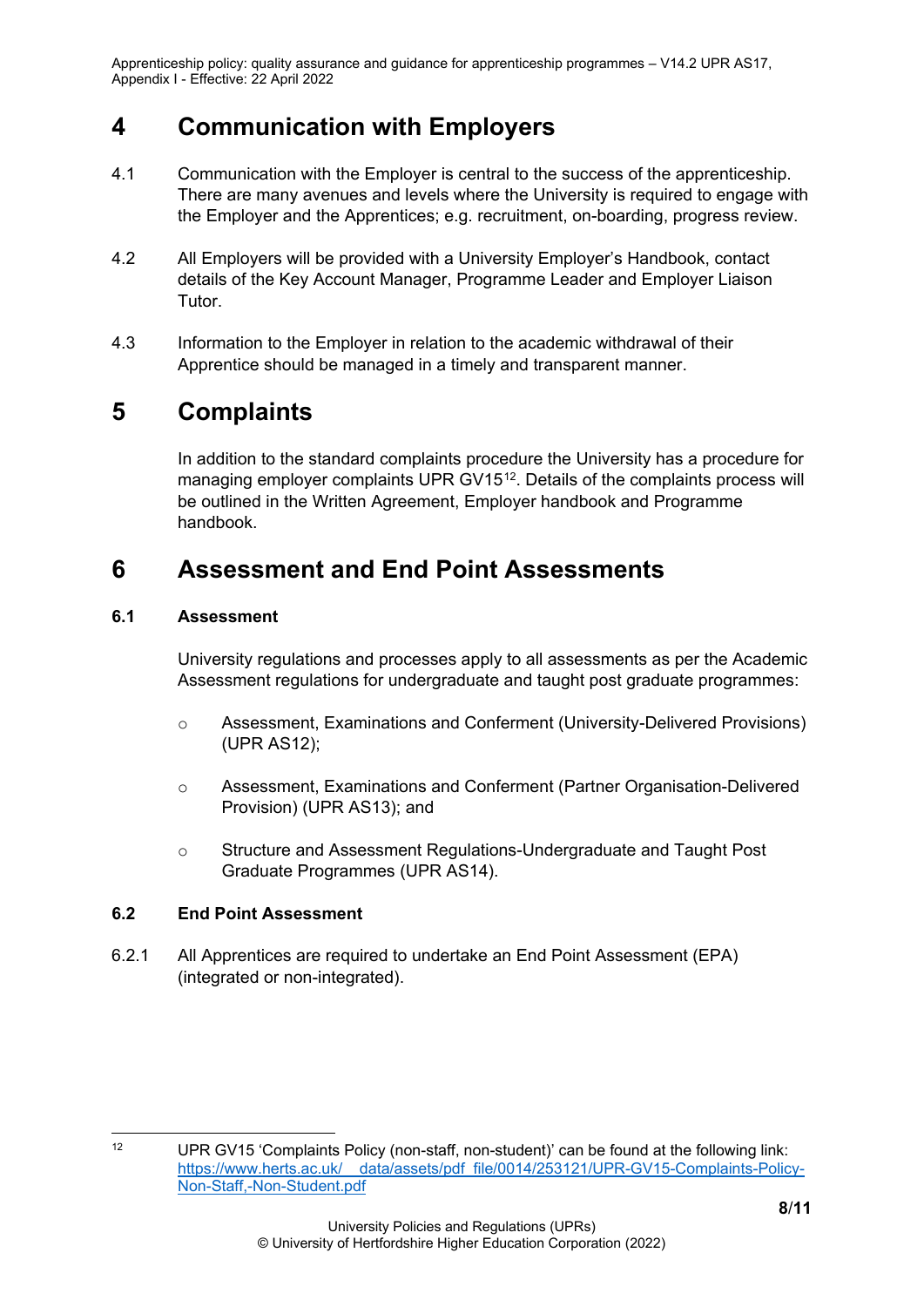- 6.2.2 The University will undertake the steps necessary to register as an End Point Assessment Organisation (EPAO) for each apprenticeship standard (integrated EPA) and ensure the EPA is managed in accordance with UPR AS14 Appendix  $IV^{13}$  $IV^{13}$  $IV^{13}$ and Appendix V[14.](#page-8-3)
- 6.2.3 It is the responsibility of each School to engage with the EPAO of the Employer's choice (non-integrated EPA) and to ensure timely preparation for the End Point **Assessment**
- 6.2.4 Apprentices will remain enrolled at the University until they have completed their End Point Assessment (non-integrated EPA).

#### <span id="page-8-0"></span>**6.3 External Examining**

- 6.3.1 The University's normal external examining arrangements apply for the academic award associate with the level 5, 6 or 7 apprenticeships. Where Professional Statutory and Regulatory Bodies (PSRB) requirements indicate, this will include level 4.
- 6.3.2 When seeking to appoint an external examiner for an apprenticeship that has an integrated EPA, academic, relevant practice-based experience and CPD should be considered.
- 6.3.3 When the End Point Assessment (EPA) is integrated, the External Examiner will be expected to have oversight of the EPA. To assure their independence they will only have responsibly for the EPA and will not have any other on-programme external examining responsibilities. The EPA plan for integrated assessments provides detailed requirements for external examining. This must be adhered to and the External Examiner must ensure their availability for Board of Examiners for those programmes with an integrated EPA.
- 6.3.4 For non-integrated EPA, the External Examiner will not be directly involved in the EPA process but will be involved in awarding the academic award associated with the programme. They will undertake their role as either Module and/or Programme External Examiner as defined in UPR AS14[15](#page-8-4) section E.

### <span id="page-8-1"></span>**7 Ofsted**

- 7.1 Apprenticeship programmes (Levels 4-7) are within scope for an Ofsted quality assurance inspection with some exceptions.
- 7.2 Schools must be prepared for inspection and will be supported by members of Degree Apprenticeship Compliance and Operational Steering Group (DACOS). DACOS will oversee University level preparation for Ofsted inspections.

<span id="page-8-3"></span><span id="page-8-2"></span><sup>13</sup> UPR AS14, Appendix IV 'Apprenticeship Provision - End Point Assessment policy'<br>14 UPP AS14, Appendix V 'Apprenticeship Provision - Enir Accoss Policy for End Poi

UPR AS14, Appendix V 'Apprenticeship Provision - Fair Access Policy for End Point Assessment'

<span id="page-8-4"></span><sup>15</sup> UPR AS14 'Structure and Assessment Regulations - Undergraduate and Taught Postgraduate Programmes'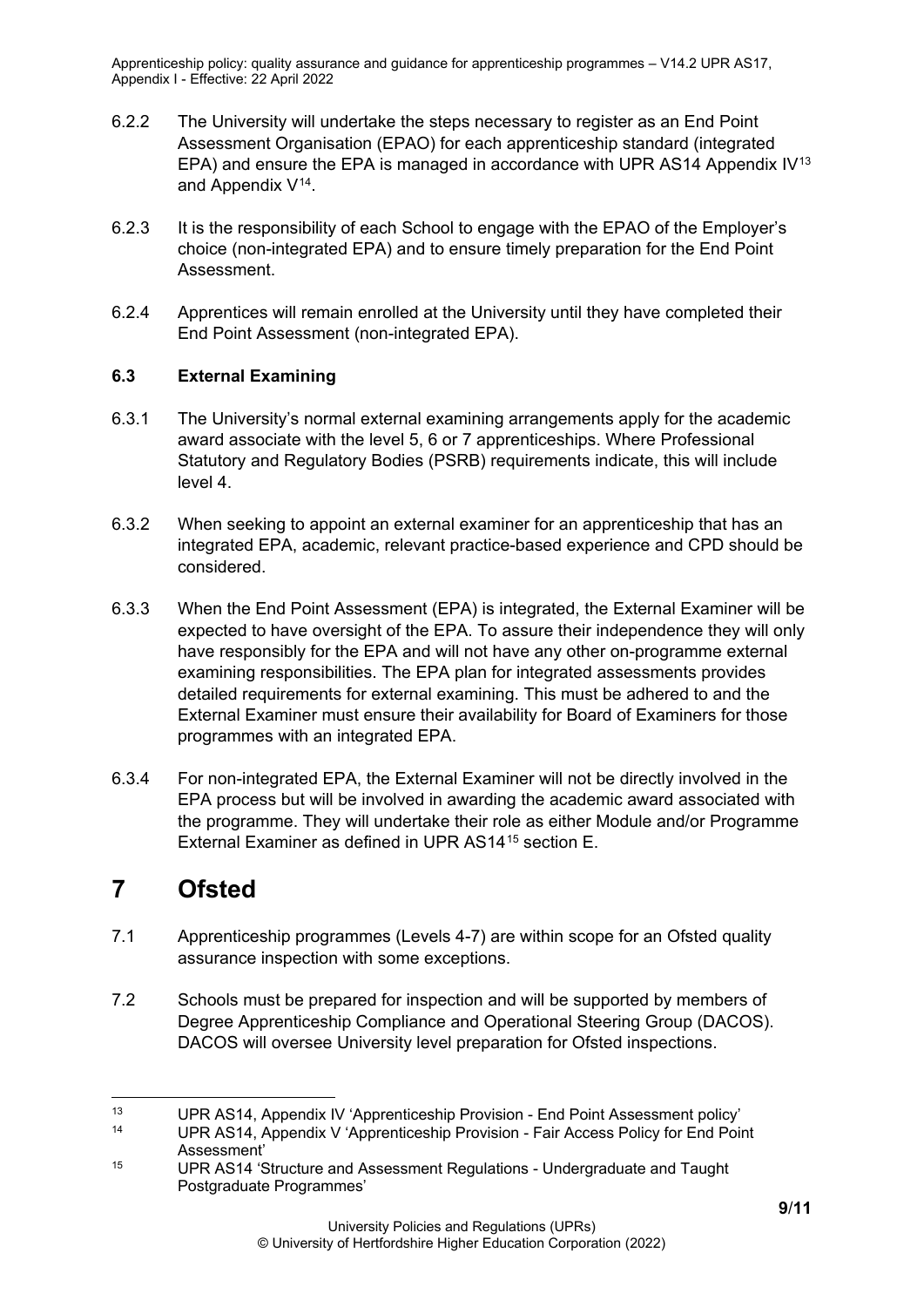- 7.3 The University will appoint a Nominee who will be the main point of contact between the University and Ofsted for inspection visits.
- 7.4 Preparation for Ofsted inspection at programme level is the responsibility of the School in scope for inspection, including any subcontracted provision managed by the School. This includes compliance and alignment with the Education Inspection Framework<sup>[16](#page-9-1)</sup> (2019). This preparation includes but is not limited to:
- 7.4.1 Production and on-going review of the Self-Assessment Report (SAR) and Quality Improvement Plan (QIP) including data on:
	- i learner body data by cohort and employer;
	- ii individual learner data-starting point, progress made, targets specified, feedback;
	- iii cohort data detailing progression, continuation and completion (QAR data);
	- iv equality and diversity data;
	- v demographic data;
	- vi evidence of understanding of Prevent, Safeguarding, British Values, Health and Safety agendas, contextualised for the apprenticeship by the learner, employer and programme team;
	- vii consideration of the Quality of Education that underpins the apprenticeship;
	- viii National Student Survey (NSS)/ Postgraduate Taught Experience Survey (PTES) data;
	- ix external quality assurance monitoring reports, e.g. PSRBs.
- 7.4.2 Specific staff training and development (Prevent, Safeguarding).
- 7.4.3 Undertaking and recording regular learning observations with staff and learners.
- 7.4.4 Working with employers and apprentices to ensure they are aware, understand and are prepared for inspection.

### <span id="page-9-0"></span>**8 Review**

This policy (Appendix I UPR AS17) will be reviewed annually.

Sharon Harrison-Barker Secretary and Registrar Signed: **22 April 2022**

<span id="page-9-1"></span><sup>16</sup> <https://www.gov.uk/government/publications/education-inspection-framework>